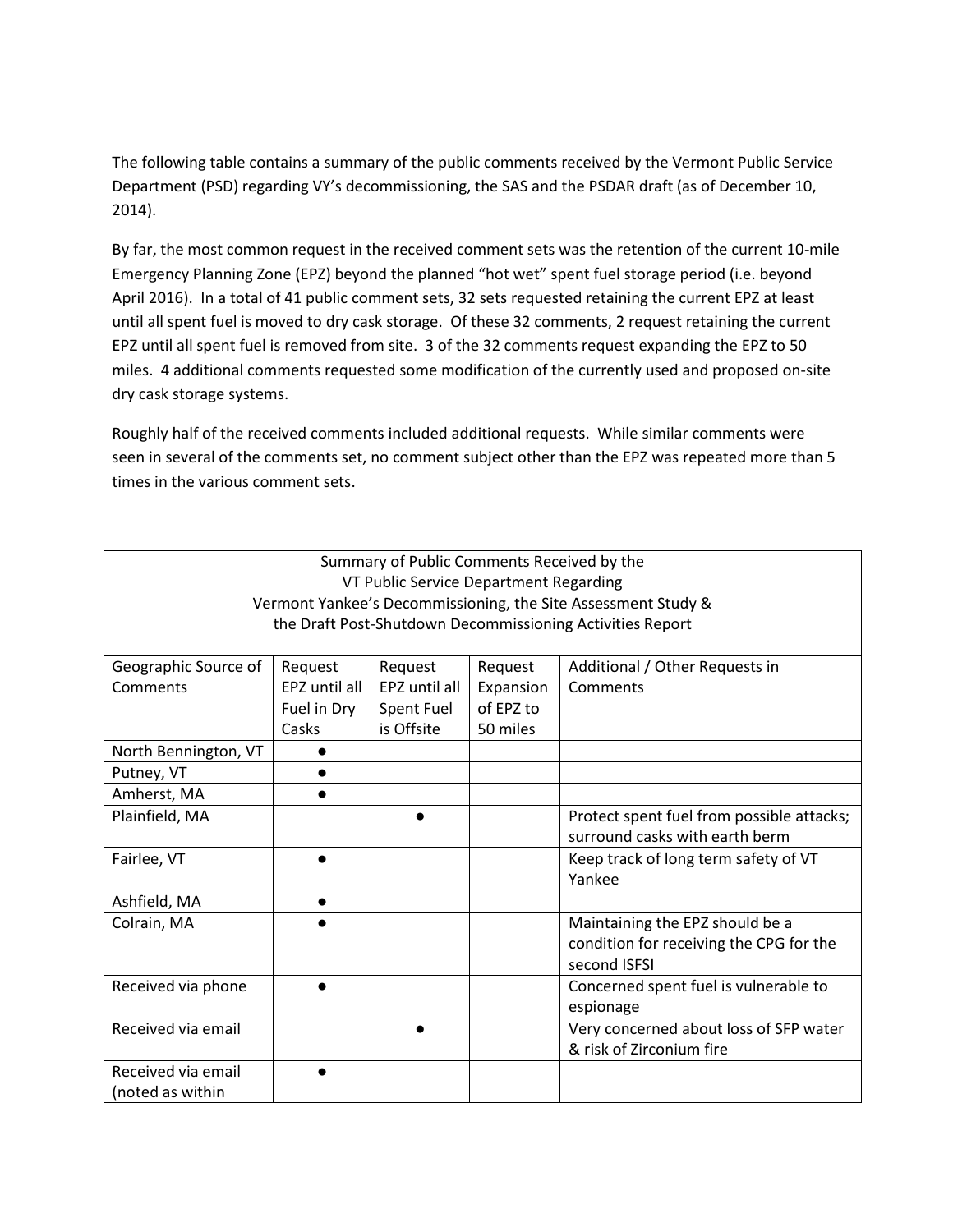|                                                           | Summary of Public Comments Received by the |               |           |                                                               |  |  |  |
|-----------------------------------------------------------|--------------------------------------------|---------------|-----------|---------------------------------------------------------------|--|--|--|
|                                                           | VT Public Service Department Regarding     |               |           |                                                               |  |  |  |
|                                                           |                                            |               |           | Vermont Yankee's Decommissioning, the Site Assessment Study & |  |  |  |
| the Draft Post-Shutdown Decommissioning Activities Report |                                            |               |           |                                                               |  |  |  |
|                                                           |                                            |               |           |                                                               |  |  |  |
| Geographic Source of                                      | Request                                    | Request       | Request   | Additional / Other Requests in                                |  |  |  |
| Comments                                                  | EPZ until all                              | EPZ until all | Expansion | Comments                                                      |  |  |  |
|                                                           | Fuel in Dry                                | Spent Fuel    | of EPZ to |                                                               |  |  |  |
|                                                           | Casks                                      | is Offsite    | 50 miles  |                                                               |  |  |  |
| "radius of danger")                                       |                                            |               |           |                                                               |  |  |  |
| Brattleboro, VT                                           |                                            |               |           | Concerned PSD does not care about                             |  |  |  |
|                                                           |                                            |               |           | people "living in the zone."                                  |  |  |  |
| Received via email                                        | $\bullet$                                  |               |           |                                                               |  |  |  |
| Received via email                                        |                                            |               |           |                                                               |  |  |  |
| Received via email                                        |                                            |               |           | Expedite move to dry cask by spending                         |  |  |  |
|                                                           |                                            |               |           | DTF money.                                                    |  |  |  |
| Greenfield, MA                                            |                                            |               |           | Concerned that there is not enough                            |  |  |  |
|                                                           |                                            |               |           | money in the DTF for plant                                    |  |  |  |
|                                                           |                                            |               |           | decommissioning & spent fuel storage                          |  |  |  |
| Amherst, MA                                               | $\bullet$                                  |               |           | Stop polluting the Connecticut River                          |  |  |  |
| No address provided                                       |                                            |               |           |                                                               |  |  |  |
| Connecticut                                               |                                            |               |           |                                                               |  |  |  |
| No address provided                                       |                                            |               |           |                                                               |  |  |  |
| Burlington, VT                                            |                                            |               |           |                                                               |  |  |  |
| No address provided                                       | $\bullet$                                  |               |           |                                                               |  |  |  |
| No address provided                                       | $\bullet$                                  |               |           |                                                               |  |  |  |
| Lake Pleasant, MA                                         |                                            |               |           |                                                               |  |  |  |
| Turners Falls, MA                                         |                                            |               |           |                                                               |  |  |  |
| No address provided                                       | $\bullet$                                  |               |           |                                                               |  |  |  |
| North Bennington, VT                                      | $\bullet$                                  |               |           |                                                               |  |  |  |
| Brattleboro, VT                                           | $\bullet$                                  |               |           |                                                               |  |  |  |
| Amherst, MA                                               |                                            |               |           | Requests "highest standards" for site                         |  |  |  |
|                                                           |                                            |               |           | restoration; concerned how spent fuel is                      |  |  |  |
|                                                           |                                            |               |           | protected from terrorists                                     |  |  |  |
| Received via email                                        |                                            |               |           | Emergency evacuation site at GCC is too                       |  |  |  |
|                                                           |                                            |               |           | close to site; move further away.                             |  |  |  |
| Greenfield, MA                                            |                                            |               |           | Opposes increase in notification time to                      |  |  |  |
|                                                           |                                            |               |           | 60 minutes; EPZ funding should come                           |  |  |  |
|                                                           |                                            |               |           | from Entergy profits rather than DTF.                         |  |  |  |
| Greenfield, MA                                            |                                            |               |           | Requests independent Site Assessment                          |  |  |  |
|                                                           |                                            |               |           | be done in addition to one completed by                       |  |  |  |
|                                                           |                                            |               |           | Entergy; consider using spent fuel                            |  |  |  |
|                                                           |                                            |               |           | systems currently used in Germany,                            |  |  |  |
|                                                           |                                            |               |           | France & Japan which are superior to                          |  |  |  |
|                                                           |                                            |               |           | ones currently used at VY.                                    |  |  |  |
| Westminster, VT                                           |                                            |               |           | Use more robust dry cask standards                            |  |  |  |
|                                                           |                                            |               |           | implemented in Europe & Japan; plan                           |  |  |  |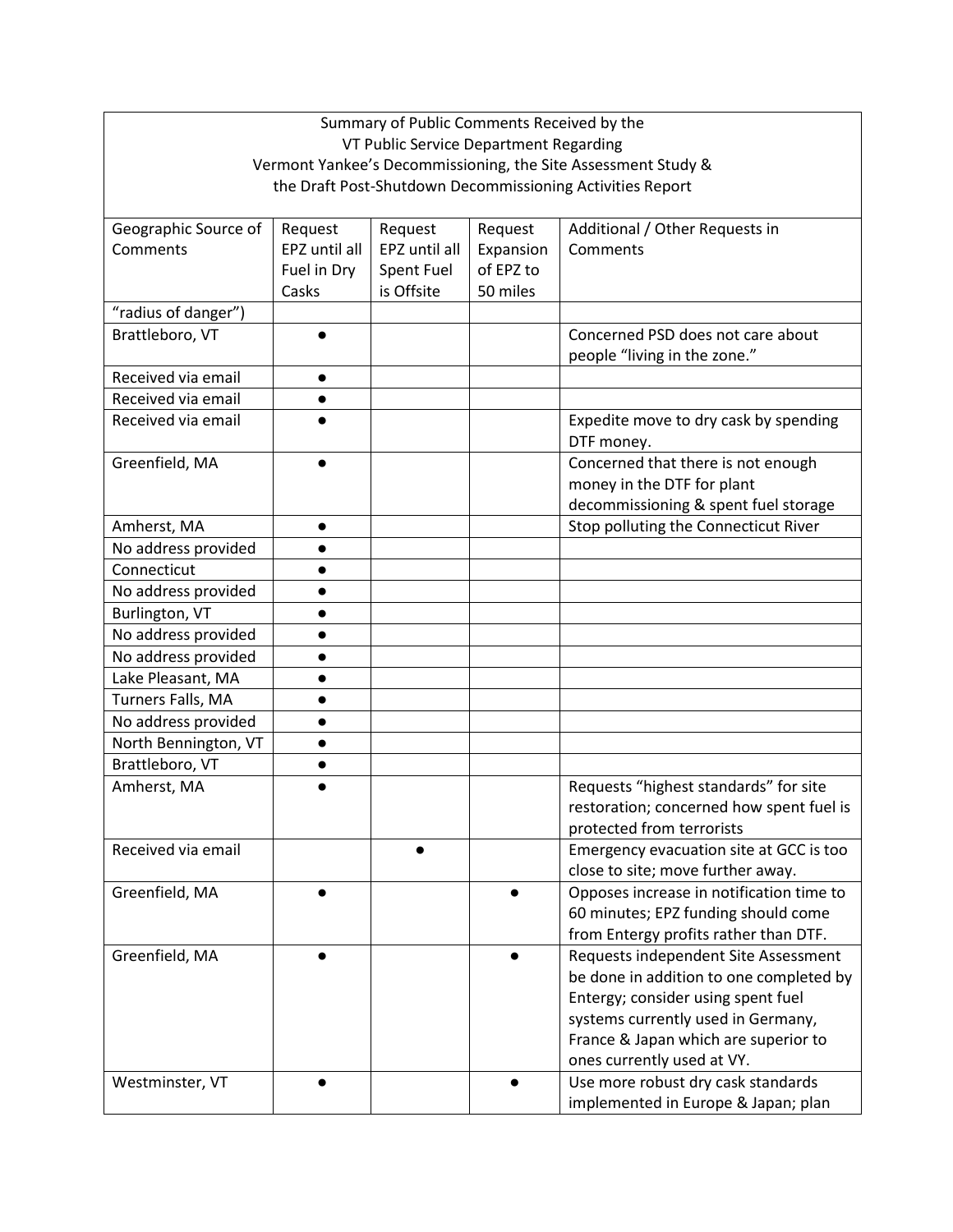| Summary of Public Comments Received by the                    |               |               |           |                                            |  |  |  |  |
|---------------------------------------------------------------|---------------|---------------|-----------|--------------------------------------------|--|--|--|--|
| VT Public Service Department Regarding                        |               |               |           |                                            |  |  |  |  |
| Vermont Yankee's Decommissioning, the Site Assessment Study & |               |               |           |                                            |  |  |  |  |
| the Draft Post-Shutdown Decommissioning Activities Report     |               |               |           |                                            |  |  |  |  |
|                                                               |               |               |           |                                            |  |  |  |  |
| Geographic Source of                                          | Request       | Request       | Request   | Additional / Other Requests in             |  |  |  |  |
| Comments                                                      | EPZ until all | EPZ until all | Expansion | Comments                                   |  |  |  |  |
|                                                               | Fuel in Dry   | Spent Fuel    | of EPZ to |                                            |  |  |  |  |
|                                                               | Casks         | is Offsite    | 50 miles  |                                            |  |  |  |  |
|                                                               |               |               |           | for addressing high burnup fuel after      |  |  |  |  |
|                                                               |               |               |           | spent fuel pool is gone; remove all soil   |  |  |  |  |
|                                                               |               |               |           | to at least 3 feet below grade, or further |  |  |  |  |
|                                                               |               |               |           | until no radiation detected.               |  |  |  |  |
| Received via email                                            |               |               |           | Thanks PSD for efforts to date.            |  |  |  |  |
| Received via email                                            |               |               |           | Requests long term emergency               |  |  |  |  |
|                                                               |               |               |           | management, safety precautions for         |  |  |  |  |
|                                                               |               |               |           | waste transport & an independent Site      |  |  |  |  |
|                                                               |               |               |           | Assessment.                                |  |  |  |  |
| Hadley, MA                                                    |               |               |           | Suggests selling VY as a potential bed &   |  |  |  |  |
|                                                               |               |               |           | breakfast.                                 |  |  |  |  |
| Wilder, VT                                                    |               |               |           | Do not use SFP as an excuse for full       |  |  |  |  |
|                                                               |               |               |           | complement of emergency measures;          |  |  |  |  |
|                                                               |               |               |           | don't waste taxpayer money challenging     |  |  |  |  |
|                                                               |               |               |           | federal jurisdictions                      |  |  |  |  |
| Brattleboro, VT                                               |               |               |           | Assure that Entergy restores VY site to a  |  |  |  |  |
|                                                               |               |               |           | "greenfield" & not a "brownfield"          |  |  |  |  |
|                                                               |               |               |           | standard                                   |  |  |  |  |
| Brattleboro, VT                                               |               |               |           | PSD needs to support decommissioning       |  |  |  |  |
|                                                               |               |               |           | as described in the PSDAR & SAS (best      |  |  |  |  |
|                                                               |               |               |           | alternative for region other than          |  |  |  |  |
|                                                               |               |               |           | keeping VY operational); protect           |  |  |  |  |
|                                                               |               |               |           | economic benefits offered by VY to         |  |  |  |  |
|                                                               |               |               |           | Windham County.                            |  |  |  |  |
| Brattleboro, VT                                               |               |               |           | Transfer cooler fuel to dry cask now       |  |  |  |  |
|                                                               |               |               |           | rather than waiting to 2016 or 2017; this  |  |  |  |  |
|                                                               |               |               |           | will reduce risk of zirconium fire         |  |  |  |  |
| Brattleboro, VT                                               |               |               |           | Supports Entergy's efforts to date in      |  |  |  |  |
|                                                               |               |               |           | responsible decommissioning                |  |  |  |  |
| Montpelier, VT                                                |               |               |           | Encourage all sides involved to adhere     |  |  |  |  |
|                                                               |               |               |           | to terms of Settlement Agreement.          |  |  |  |  |
|                                                               |               |               |           | Assure that economic development           |  |  |  |  |
|                                                               |               |               |           | commitments made for Windham               |  |  |  |  |
|                                                               |               |               |           | County are preserved; return site to       |  |  |  |  |
|                                                               |               |               |           | greenfield as soon as possible.            |  |  |  |  |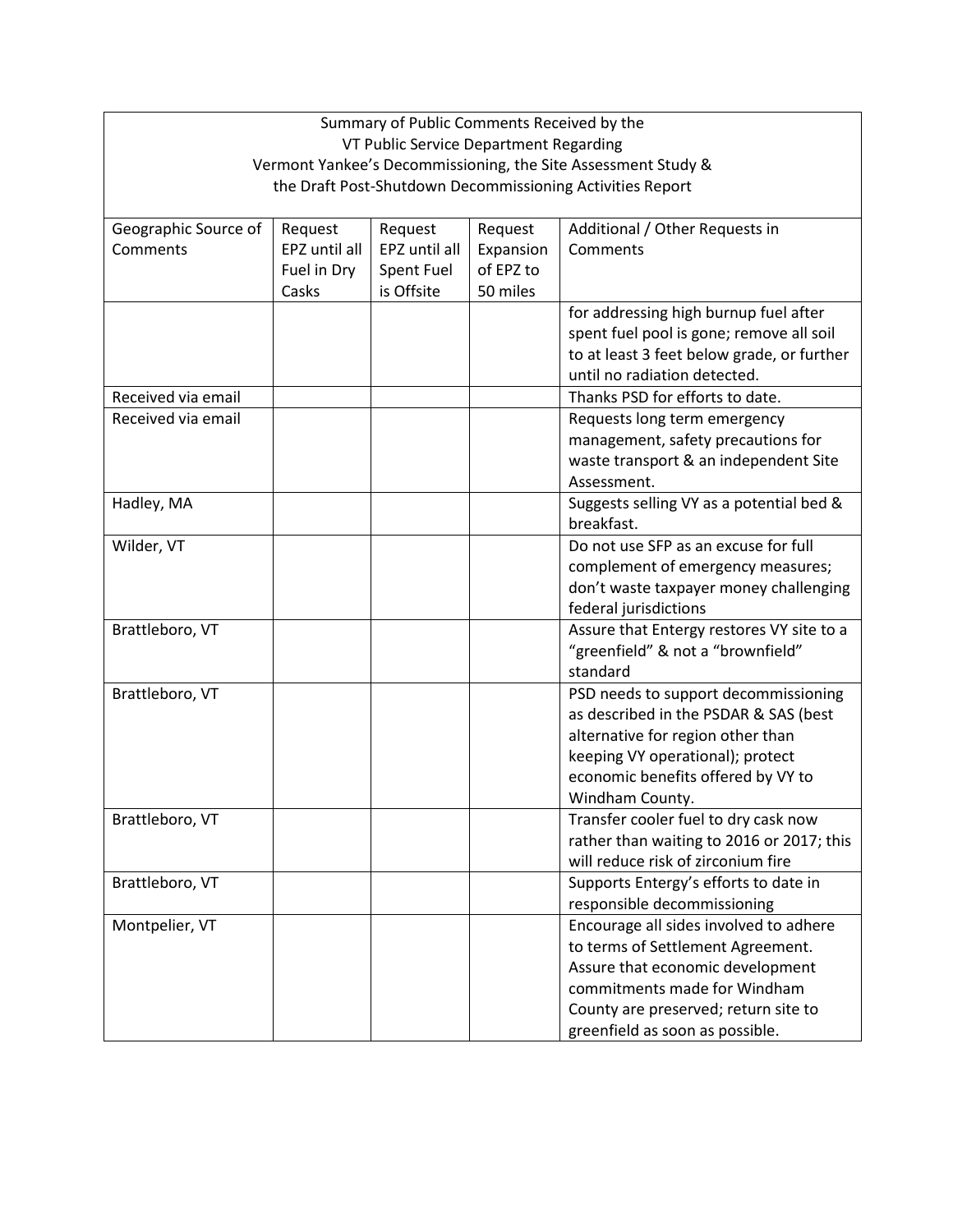

December 10, 2014

Vermont Public Service Department ATTN: PSDAR/SAS Comments 112 State Street - Drawer 20 Montpelier, VT 05620-2601

Dear Mr. Leshinskie:

The Windham Regional Commission is writing to comment on the Site Assessment Study (SAS) and Post-Shutdown Decommissioning Activities Report developed by Entergy Vermont Yankee ahead of their announced intent to cease operation of the nuclear power station located in the Town of Vernon, Vermont by the end of December, 2014. WRC is the regional planning commission that serves 27 towns in southeastern Vermont, including the 23 towns of Windham County, Readsboro, Searsburg and Winhall in Bennington County, and Weston in Windsor County. The Windham Region is the host region of the station.

The WRC has always maintained a neutral position as to whether or not the plant should continue operation, as well as the merits of nuclear power for that matter, in order to facilitate conversations among all sides of the issue. Therefore, we approach the closure and decommissioning phase with a history of having been neither pro- or anti-Vermont Yankee or pro- or anti-nuclear power. We have, however, developed positions on decommissioning, spent fuel management, site restoration standards, and responsibility for decommissioning costs that we feel are in the best interests of the host region.

Through participation as a party in dockets related to Vermont Yankee before the Vermont Public Service Board, the WRC has for several years explored the issues surrounding the eventual cessation of operations at the station, whenever and for whatever reason that might occur. The following excerpt from the Windham Regional Plan, which took effect November 4, 2014, describes the positions of the WRC concerning the decommissioning of the station, as well as spent fuel management, site restoration, and responsibility for the costs associated with each. While this language describes actions the WRC feels the Vermont Public Service Board should have taken in their order related to Docket 7862, our policy positions have not changed.

The Windham Regional Commission has always maintained a neutral position on the question of the continued operation of the Entergy Nuclear Vermont Yankee power station located in Vernon. The WRC has taken this position so it could

139 Main Street, Suite 505 / Brattleboro, VT 05301 / Phone: 802-257-4547 / Fax 802-254-6383 www.windhamregional.org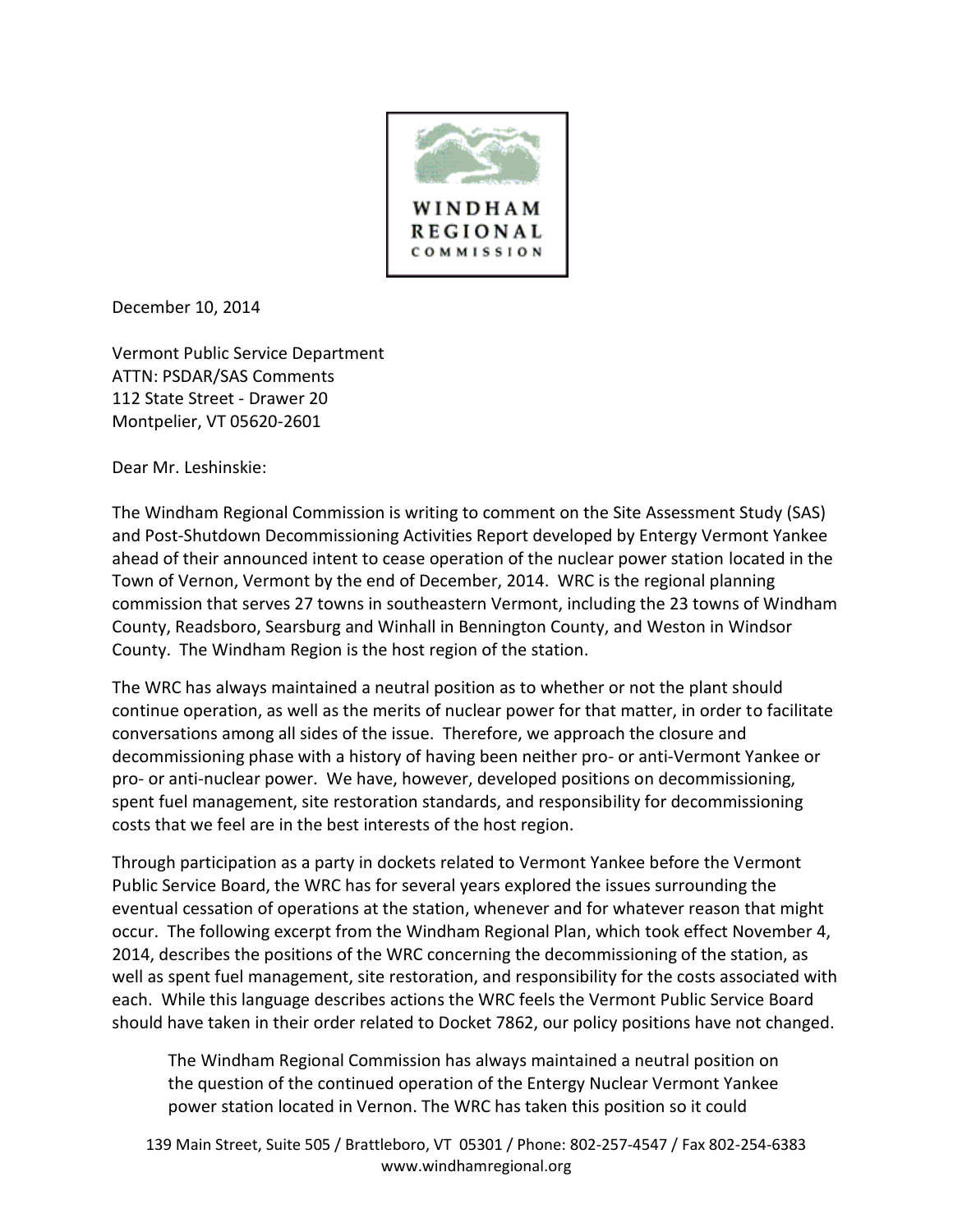facilitate discussion among those on all sides of the issue. The Commission has, however, been very involved in Vermont Public Service Board dockets since 2007, arguing not for whether or not the plant should continue operation, but rather for what is in the best interest of the region when the plant does eventually cease operation, whenever and for whatever reason that occurs. The WRC interests are to mitigate to the greatest extent possible the economic, employment, cultural and social impacts of the plant's closure on the region; to advocate for the fiscal well-being of towns; and to advocate for the restoration of the Vermont Yankee site to greenfield status as soon as possible so that it may be reused. These positions were most recently stated in the WRC's Initial Brief filed on August 16, 2013 in Public Service Board docket 7862…The following summarizes those positions excerpted from the brief:

- Recognize the value of the Station to the region and state while it is operating, and that the general good would be best served if, upon cessation of operations, the Station is promptly decommissioned with complete site restoration so that the site can be reused and serve the orderly development of the region and state.
- Require that ENVY (Entergy Nuclear Vermont Yankee), ENO (Entergy Nuclear Operations), and Entergy Corporation be held jointly and severally responsible for all costs associated with operations, decommissioning, spent fuel management, and site restoration.
- Require the prompt and complete decommissioning and site restoration of the VY Station after shutdown (whenever that occurs) and prohibit the use of SAFSTOR. The best way to accomplish this is to ensure the decommissioning trust is adequate.
- Recognize the Decommissioning Cost Analysis prepared by TLG is inadequate. The Board should specifically recognize the Decommissioning Cost Analysis and Decommissioning Trust Fund do not adequately account for the costs of removing all structures, reasonable property taxes, and additional elements identified by other parties. The Board should require that Entergy VY fully fund the decommissioning trust to cover all potential costs associated with radiological decommissioning, spent fuel management, and complete site restoration without the use of SAFSTOR.
- Require Entergy VY to meet its MOU (memorandum of understanding) commitment to remove "all structures" as part of site restoration, rather than just removing structures to three feet below grade.
- Require Entergy VY to establish separate and adequate funds to cover radiological decommissioning, spent fuel management, and site restoration, and require substantial additional payments into those funds.
- Require Entergy VY to identify a suitable location for a second ISFSI (independent spent fuel storage installation).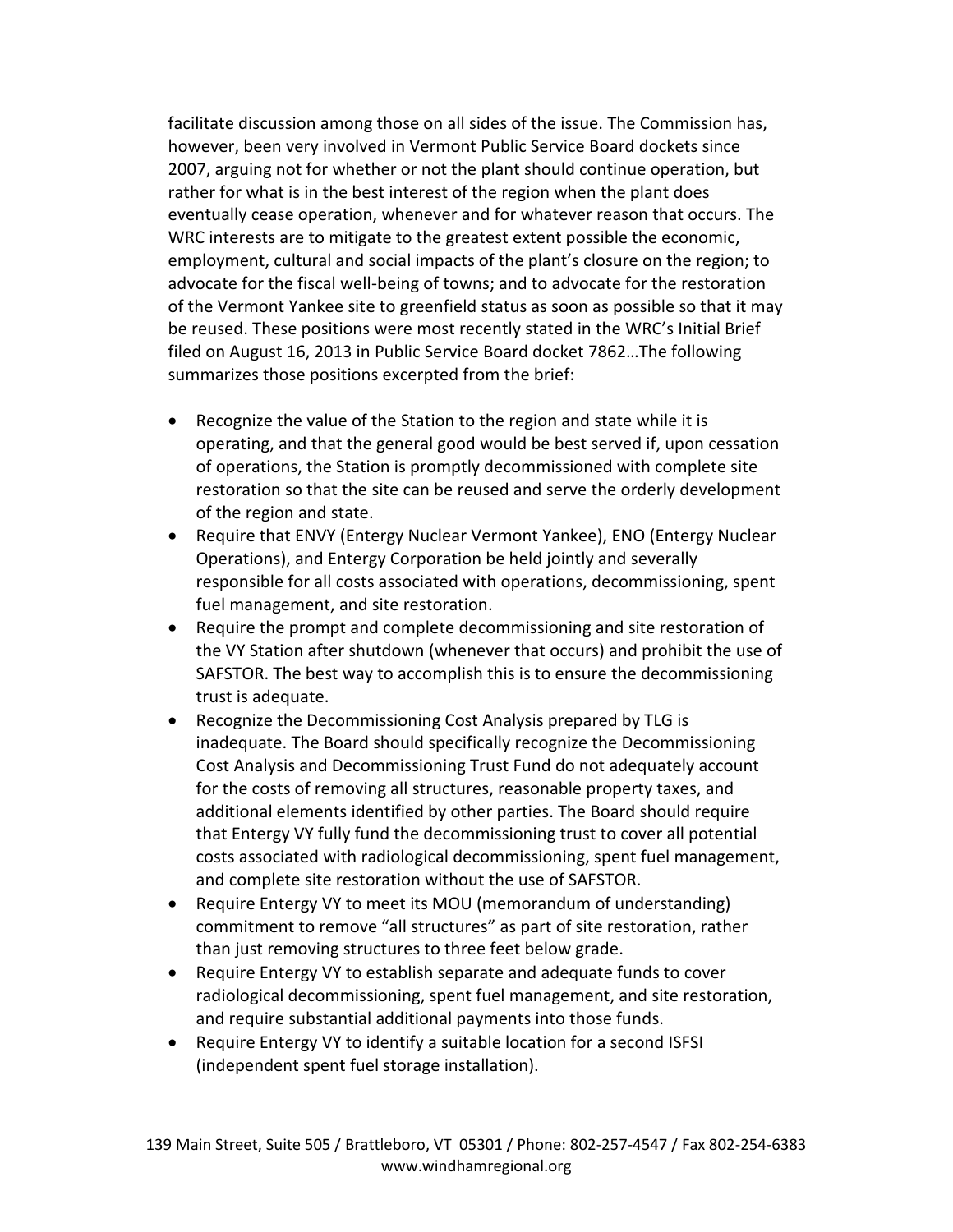- Require Entergy VY to consider shifting spent fuel from wet to dry storage, or alternatively require a payment-in-kind into the decommissioning trust as if fuel had been moved.
- Additionally, the Board should require that Entergy VY provide funding to the decommissioning trust to cover all the costs of managing spent fuel derived from any period of extended operations after March 21, 2012.
- Require specific actions from Entergy VY to comply with its commitment to use its "commercial best efforts" to have the spent fuel removed from Vermont.

The WRC feels that these positions are in the best interest of the region and the state. What Entergy Nuclear Vermont Yankee intends to do upon closure is on the record, under oath, before the Public Service Board. The Commission's position was developed in response to what has been entered into the record. The Public Service Board docket remains open, and the WRC believes that these positions should serve as the primary point of negotiation between the State and Entergy going forward. This filing, and other information related to the Commission's work on Vermont Yankee, can be found on the WRC website at [http://windhamregional.org/vermont-yankee.](http://windhamregional.org/vermont-yankee)

Additionally, at the request of the Town of Vernon and using a Municipal Planning Grant, the WRC prepared a study titled, *Resiliency Action Plan for the Town of Vernon in Preparation for the Eventual Closure of the Vermont Yankee Nuclear Power Station*. This plan, completed in June 2012, explains the closure and decommissioning process and what actions the town can take to prepare. It is available here: [http://windhamregional.org/images/docs/vy/exhibits/wrc](http://windhamregional.org/images/docs/vy/exhibits/wrc-cross-35.pdf)[cross-35.pdf.](http://windhamregional.org/images/docs/vy/exhibits/wrc-cross-35.pdf) As noted in the plan, federal law and regulations do not require Entergy Nuclear Vermont Yankee to work with the town or the region as they prepare for closure and decommissioning, but the WRC hopes they will voluntarily do so. The WRC is prepared to assist in this effort and has reached out to its counterparts in New Hampshire and Massachusetts to engage them in preparing for the closure of the plant as well.

The WRC recognizes the significant and diverse impacts the closure of the plant will have on the region, including its towns, families, friends, neighbors, businesses, and economy. The WRC has invested considerable staff and volunteer resources over the last six years in preparation for the plant's eventual closure in order to understand its impacts and develop mitigation strategies. The WRC stands by to assist its towns with planning for a post-Vermont Yankee future, to lead a regional resiliency planning effort, and to provide support in statewide response and recovery efforts. Mitigating the impacts on the region's economy will require region-wide solutions, and the WRC will continue to participate in and support the Southeast Vermont Economic Development Strategy and the development of a Comprehensive Economic Development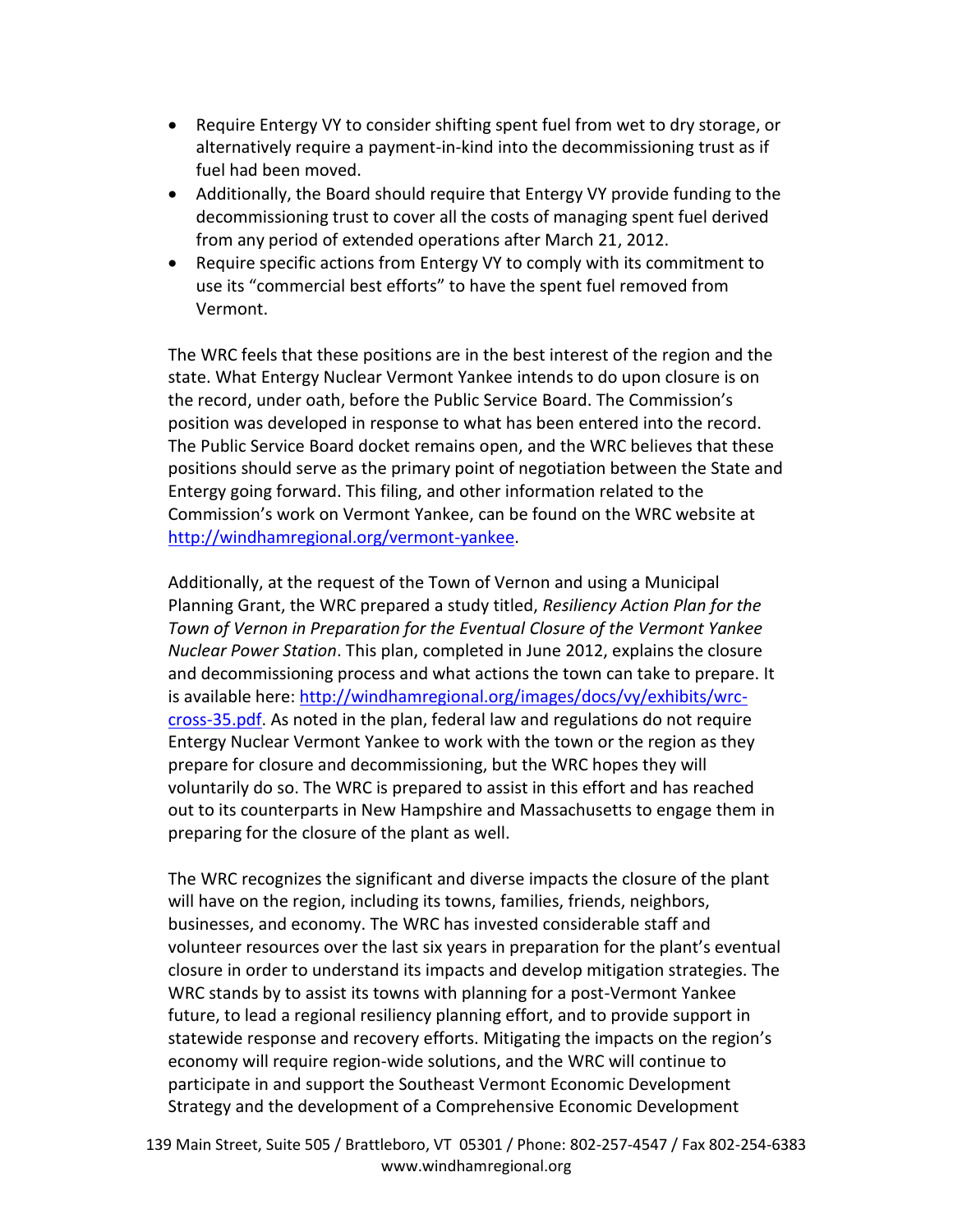Strategy, led by our regional partner, the Brattleboro Development Credit Corporation. The Commission will also encourage Entergy to voluntarily work with the region and our towns to establish a working group through which there will be clear communication about what the plant intends to do and what those actions mean for our communities. We all must work together to plan for resiliency as the region loses not only a major employer and economic engine, but also many plant workers and their families (Windham Regional Plan, 2014, pp. 112-113).

The PSDAR proposes the use of SAFSTOR rather than DECON, or prompt decommissioning. This is contrary to what the WRC maintains is in the best interests of the region, its towns, and its residents. It also proposes that remaining structures be demolished to a depth of only 3 feet below grade and the excavations backfilled. This is similarly contrary to WRC policy and has significant implications for the sufficiency of the site restoration fund.

As is noted in the PSDAR, a settlement agreement was arrived at between Entergy Nuclear Vermont Yankee and Entergy Nuclear Operations and the Vermont Public Service Department, the Agency of Natural Resources, the Department of Health. The WRC was not a party to the negotiations that created the agreement nor was it a signatory. Our position on the settlement agreement, and related memorandum of understanding, was stated in our Post Hearing Brief and Proposal for Decision filed with the Vermont Public Service Board in Docket 7862:

Based on our understanding of past plant closures and decommissioning, and information testified to under oath by Entergy VY, the most effective way to mitigate the employment and economic impacts of the closure is prompt decommissioning. The MOU between the state and Entergy VY does not call for prompt decommissioning. It also does not assign responsibility for decommissioning costs jointly and severally to the local corporate entities and the parent corporation, it does not establish a specific standard to which the site will be restored, and it does not provide a guarantee that the Decommissioning Trust Fund (or supplemental Site Restoration Fund) will be sufficient.

We bring this to the reader's attention because as we transition from the regulation of a plant that is operational to one that is ceasing operations and entering the post shutdown decommissioning activities phase, we would again ask that Entergy Nuclear Vermont Yankee and its parent companies, state agencies, and federal agencies to again consider the positions that, after much deliberation, the WRC has determined to be in the best interests of the host region and its towns and residents.

Concerning the technical contents of the site assessment study and PSDAR, the WRC has made a verbal request to the Public Service Department that it retain the service of nuclear power station decommissioning professionals to provide an objective and informed review of the decommissioning and site restoration cost estimates and their underlying assumptions. We were told that the Department was in the process of retaining such a professional. The WRC

139 Main Street, Suite 505 / Brattleboro, VT 05301 / Phone: 802-257-4547 / Fax 802-254-6383 www.windhamregional.org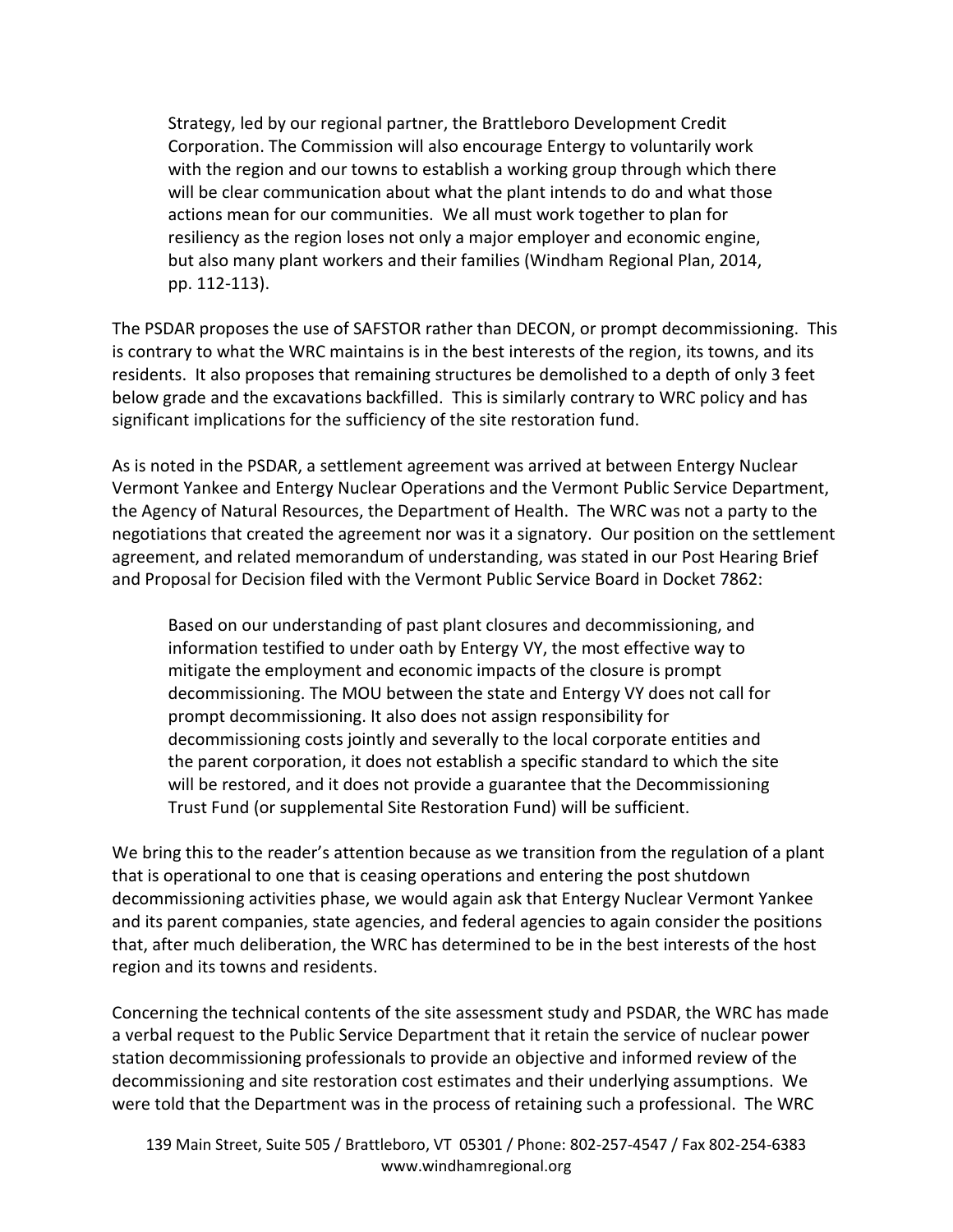does not possess the expertise or resources to hire an expert to analyze the sufficiency of the information presented in the site assessment study or PSDAR. Our only frame of reference is that information presented by the parties in the most recent and past Public Service Board dockets. The concerns raised by the Public Service Department and its expert witnesses in Docket 7862 give us reason to ask that the sufficiency and accuracy of the decommissioning and site restoration costs and their underlying assumptions be subject to expert, objective review.

A matter that was not addressed as specifically in our regional plan is the continued support by Entergy Nuclear Vermont Yankee of external emergency planning support. Our position can be summarized by our comments to the Vermont Public Service Board in Docket 8300, which was opened to review the request for a certificate of public good for a second ISFSI (Independent Spent Fuel Storage Facitlity). This document is available on the WRC Vermont Yankee web page [http://windhamregional.org/vermont-yankee.](http://windhamregional.org/vermont-yankee)

While we understand the potential for a catastrophic event will lessen once the Station ceases operations, there remains the potential for a significant event as long as spent nuclear fuel is stored on site, and regional emergency service providers must always be prepared to respond, and must be adequately funded to do so.

WRC recognizes that on-site nuclear safety is regulated by the NRC, but off-site responders must be prepared to deal with any emergency that might occur onsite whether or not it extends to the off-site environment. And the Board traditionally deals with emergency management issues and funding for off-site emergency support in other dockets dealing with different fuels such as natural gas. Likewise, it is not uncommon in non-nuclear Section 248 and Act 250 cases for petitioners to agree to cover specialized equipment and training costs necessitated by the unique elements of proposed development.

The Board should seek additional information from Entergy VY about all potential scenarios that might require an on-site or off-site emergency response, the type of response needed, and the cost for providing these services (including the costs of ongoing training necessary to respond).

State agencies are holding discussions with Entergy VY about emergency response issues and are seeking input from the WRC and towns within the Emergency Planning Zone, and we hope a resolution of our concerns can be accomplished outside of the CPG process. The Board should be mindful of where funding for emergency services will come from, and should consider prohibiting the use of the Decommissioning Trust Fund for this purpose because, as described elsewhere in these comments, Entergy VY has previously done so little to identify, secure, and fund alternative spent fuel storage options (Windham Regional Commission Comments RE: Entergy VY Petition for a Certificate of Public Good for a Second Spent Fuel Storage Facility, August 13, 2014, p. 17).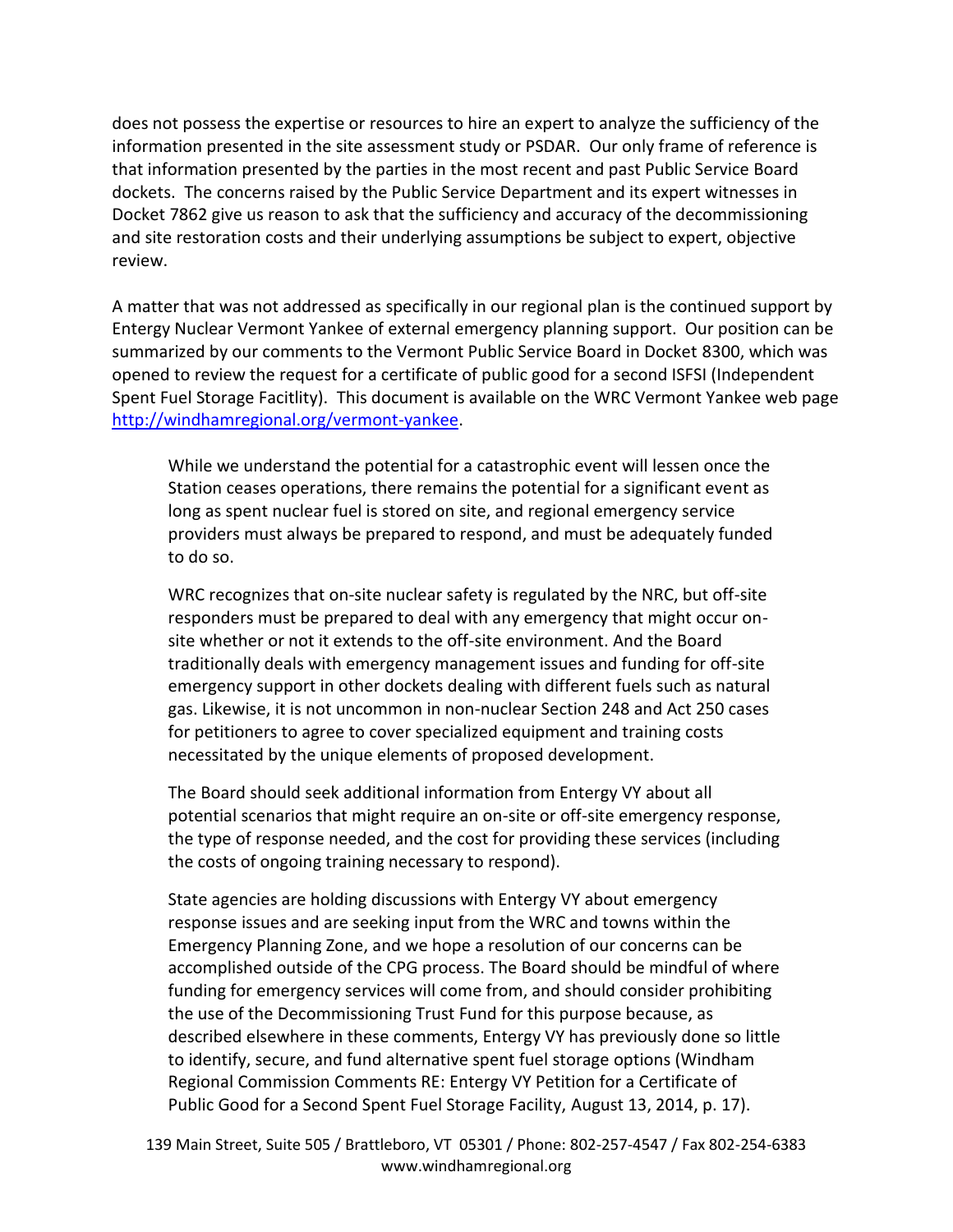We are encouraged that Entergy Nuclear Vermont Yankee plans to offload fuel from the spent fuel pool to dry cask storage within a reasonable time frame, and we support the company's exploration of financing at these costs so as to reduce funds that would be taken out of the decommissioning trust fund. We also appreciate the willingness of Entergy Nuclear Vermont Yankee and Entergy Nuclear Operations to participate in the Nuclear Decommissioning Citizens Advisory Panel. While we may disagree with the decommissioning plans of the plant, it is important to have a forum where issues can be discussed and where common ground may be found. We do recognize that the Panel was formed to advise the state, and not the plant. It is our understanding that other advisory panels formed in response to decommissionings were intended to advise the plant as well. We hope that over time, Entergy Nuclear Vermont Yankee will be amenable to the panel assuming such a role.

Thank you for your consideration of our comments. Please contact me should you have any questions.

Sincerely,

Chris Campany, AICP Executive Director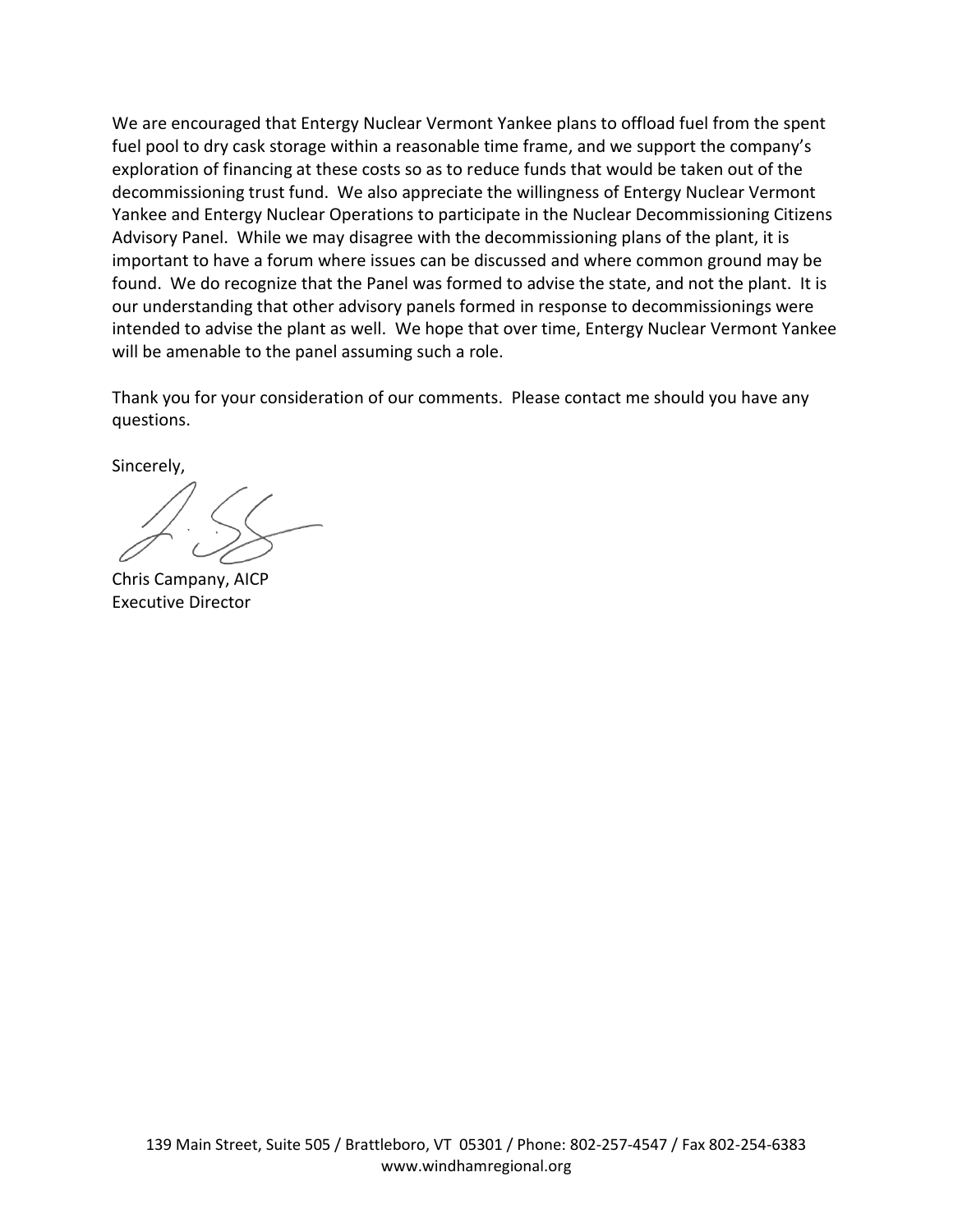## **TOWN OF BRATTLEBORO** STATE OF VERMONT

*DEPT OF PUBLIC SERVICE*<br>MONTPELIER, VT. 05 62 0-2601

 $2014$  DEC-I A IO: 09

Vermont Public Seruice Department ATTN: PSDAR/SAS Comments 112 State Street - Drawer 20 Montpelier, VT 05620-260L

November 24,20L4

## Draft PSDAR/SAS

Dear Mr. Leshinskie,

Thank you for the opportunity to make comment on the Draft Post Shutdown Activities Report (PSDAR) as required by Title 10 of the Code of Federal Regulations (CFR) 50.82, "Termination of License," paragraph (a)(4)(i) for the Vermont Yankee Nuclear Power Station (VYNPS), including the Site Assessment Study (SAS) an obligation under the settlement agreement (Agreement) between the State of Vermont (VT), Entergy Nuclear Vermont Yankee (ENVY) and Entergy Nuclear Operations (ENO), negotiated in December 2013. It is our understanding that the comments provided below will be considered for inclusion with the Public Service Department's (PSD) comments that will subsequently be provided to Entergy for incorporation with its PSDAR submittal to the United States Nuclear Regulatory Commission (NRC). We further understand that comments from the Vermont Nuclear Decommissioning Citizen Advisory Panel (VNDCAP) from their meetings of November 20 and December 18, 2014 on the PSDAR/SAS may also be included by ENVY in their submission to the NRC.

As the regional center for Windham County, Brattleboro stands to suffer the biggest indirect economic impact of the plant closure and given the proximity of the site (just under seven miles from the center of Brattleboro) Brattleboro remains concerned about the ongoing public safety issues with the plant, the length of time and cost of radiological decontamination and site restoration and the eventual repurposing of a large industrial site of regional significance. We have specific comments in relation to the draft PSDAR and SAS below.

- 1. SAFSTOR Economic Impact versus DECON: The SAS outlines a SAFSTOR approach to decommissioning with the transition to 'dormancy' proposed for 2020. We take on good faith Entergy VY's commitment to "prompt decommissioning" while seeking the SAFSTOR method. We further note that even an optimistic date for commencing dismantling and decontamination is set at 2040. The DRAFT PSDAR responds to socio-economic conditions created by the decommissioning and site restoration process by concluding that under the analysis used by the Generic Environmental lmpact Study (GEIS) "economic impacts are neither detectable nor destabilizing and that mitigation measures are not warranted" (p29). Yet, the discussion of the GEIS establishes that large plants in rural areas closing early and using the SAFSTOR option were the likeliest to have negative impacts (emphasis added). In light of this finding and the intent of the Agreement Brattleboro requests that radiological decommissioning be conducted using DECON so that the site can be returned to unrestricted use as soon as possible, thus minimizing the social and economic impact of the decommissioning process as acknowledged in the GEIS.
- 2. Prompt Decommissioning: The Town of Brattleboro endorses the position of WRC in calling for a prompt decommissioning such that complete site restoration (subject to the Agreement) takes place as soon as practical. This will ensure the site may continue to contribute to the orderly development of Vernon, Brattleboro, the region and the state. We note with concern that the

 $\overline{\phantom{a}}$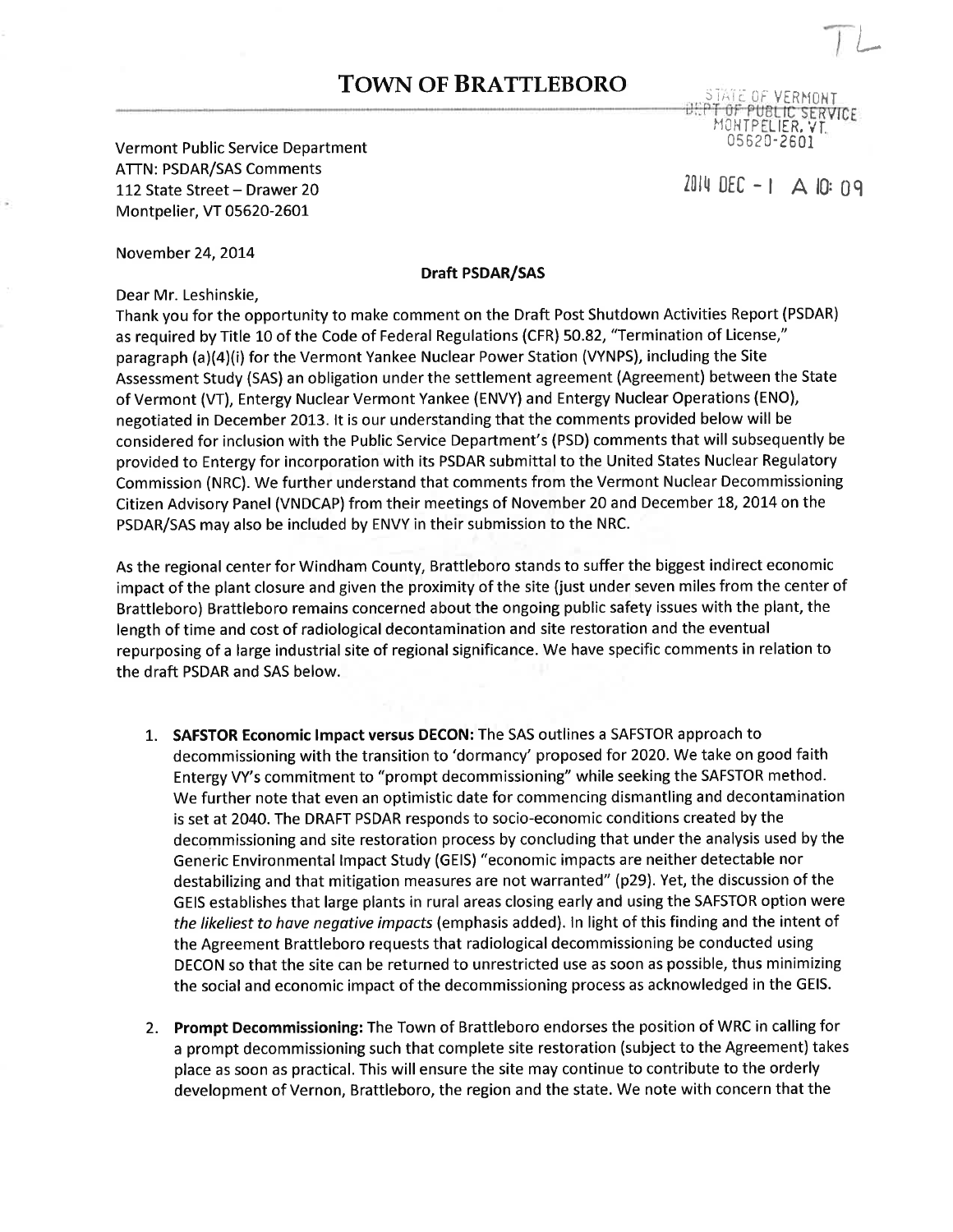SAS operates with the assumption that SAFSTOR allowing ENVY up to sixty years "to release the VYNPS site for unrestricted use".<sup>1</sup>

3. Decommissioning Trust Fund Management: The Town of Brattleboro remains concerned that Entergy proposes utilizing the Decommissioning Trust Fund (DTF) for spent fuel management while simultaneously pursuing cost recovery actions against the Department of Energy (DOE). As currently structured, failure to collect from the DOE impacts the growth of the DTF. Spent fuel management should more properly be considered an operational cost, with no impact on the DTF. Brattleboro was reassured that Entergy is "pursuing a funding strategy for decommissioning that would rely on use of the... [DTF] and additional lines of credit"<sup>2</sup>. Brattleboro would prefer that the DTF be restricted to narrowly defined decommissioning tasks, and that spent fuel management functions be paid for through a dedicated fund or line of credit, able to be reviewed by all parties to the Agreement. lf and when ENVY recaptures further costs from DOE the reimbursement (net any associated legal and administrative costs) can be shown in such a single purpose fund or credit line. ENVY must be able to show that ongoing disputes concerning spent fuel management or any other non-decommissioning activities do not have <sup>a</sup> negative impact on the growth of the DTF.

While Entergy VY has established a separate Site Restoration Fund (SRF) the management of this fund should be fully separate from the DTF. lt remains unclear as to whether some Site Restoration expenses still appear to be dependent on growth in the DTF. Site restoration should ensure full economic re-use of the land (including the removal of all underground structures and pipes). The SAS is a significant commitment to summarizing in one document the history of the VYNPS site, Brattleboro understands the challenge of needing to wait for the plant to shutdown to conduct a more meaningful assessment of radiological and hazardous waste contamination. The costs and scope of work for site restoration in keeping with the intent of the Agreement is still clouded with uncertainty and we ask that continued analysis and decision-making allow for public input.

- 4. Adequacy of the SRF: The commitment in the Agreement to establish a SRF is inadequate to meet the forecasted costs of such work. Entergy VY has committed a \$20 million guarantee by 2017 to assure fund growth up to \$60 million. Meanwhile the combined cost of decommissioning, spent fuel management, and site restoration have been estimated to cost more than a billion dollars with site restoration expected to exceed 5225 million'
- 5. Licensing Agreement Requests (tARs) re: Emergency Planning Zone and Emergency Response Organization: Brattleboro joins with the WRC and the State of Vermont in seeking to maintain the existing EPZ until all spent fuel is placed in dry cask storage on-site or is transported from

<sup>&#</sup>x27; Entergy Vermont Yankee, Site Assessment Study, October <sup>2014</sup>

<sup>&</sup>lt;sup>2</sup> See Draft Minutes, Vermont Nuclear Decommissioning Citizens Advisory Panel (NDCAP) October 30, 2014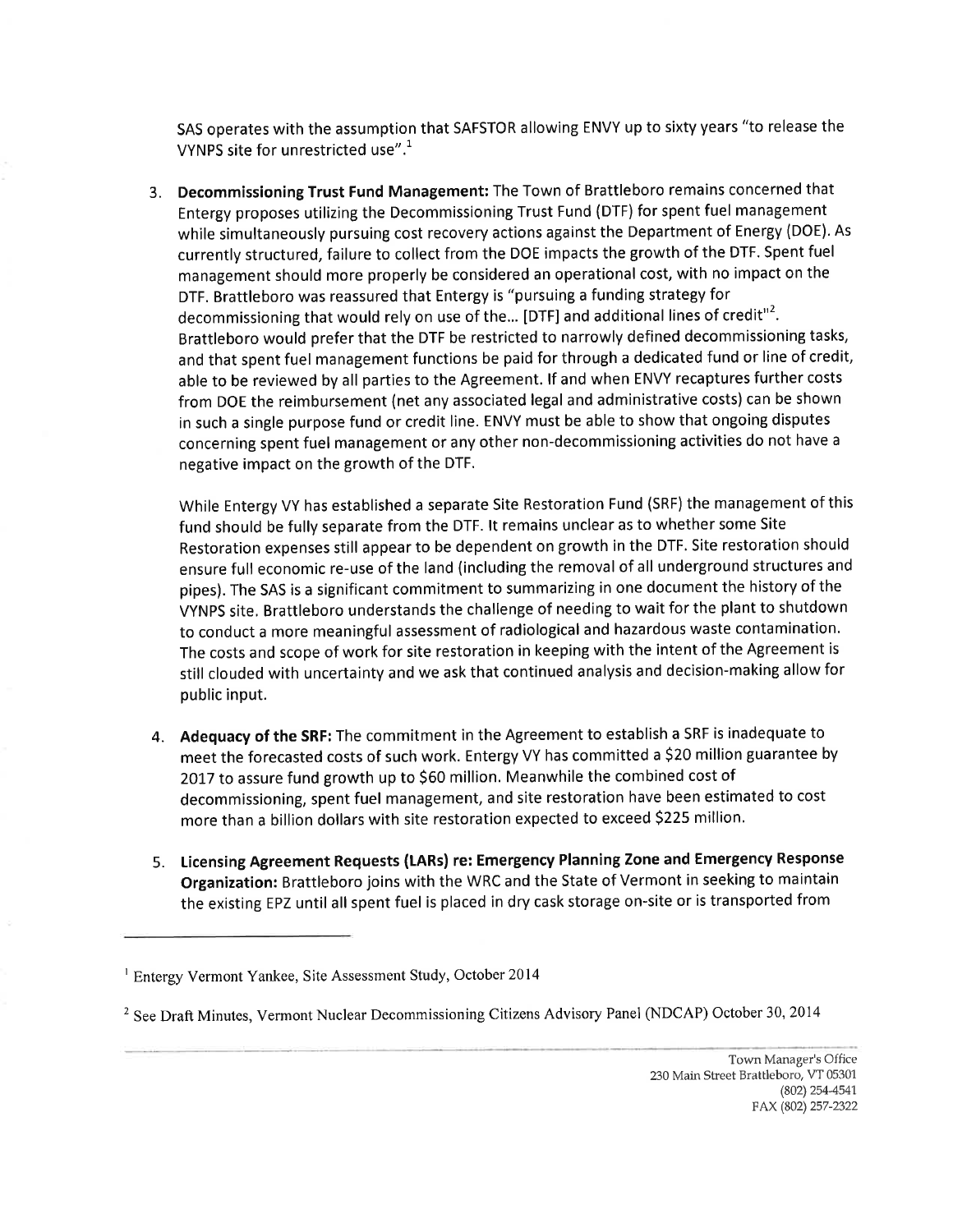the site.<sup>3</sup> As proposed the EPZ will be reduced to the ENVY property line within 16 months of permanent plant shutdown. This would result in the elimination of two off-site levels of emergency response (Site Area Emergency and General Emergency Action). We believe this poses an unacceptable risk to emergency services personnel and the public. Brattleboro also considers that maintenance of an appropriate RERP is an operational cost and therefore the DTF should not be used to pay for RERP commitments.

The Town of Brattleboro appreciates the opportunity to comment on this extremely important phase in the operation of VYNPS. As the commercial and service center most affected by these changes Brattleboro knows the decisions made by the Department of Public Service and the Agencies of Human Services (VDH) and Natural Resources (DEC) along with VYNPS through the implementation the Agreement and/or the proceedings of the NRC will have a very large long term impacts on the health, welfare and environment of our community. We ask that you remember this in your deliberations and actions. On behalf of the Selectboard I thank you for your ongoing commitment to protect the health, environment and economic opportunity of our community.

Yours Sincerely,

David Gartenstein Chair of the Selectboard

CC: Christopher Recchia, Commissioner of Public Service David Mears, Commissioner of Environmental Conservation Dr. William lrwin, VT Department of Health

 $3$  Ibid.

Town Manager's Office 230 Main Street Brattleboro, VT 05301 (802) 254-4541 FAX (802) 257-2322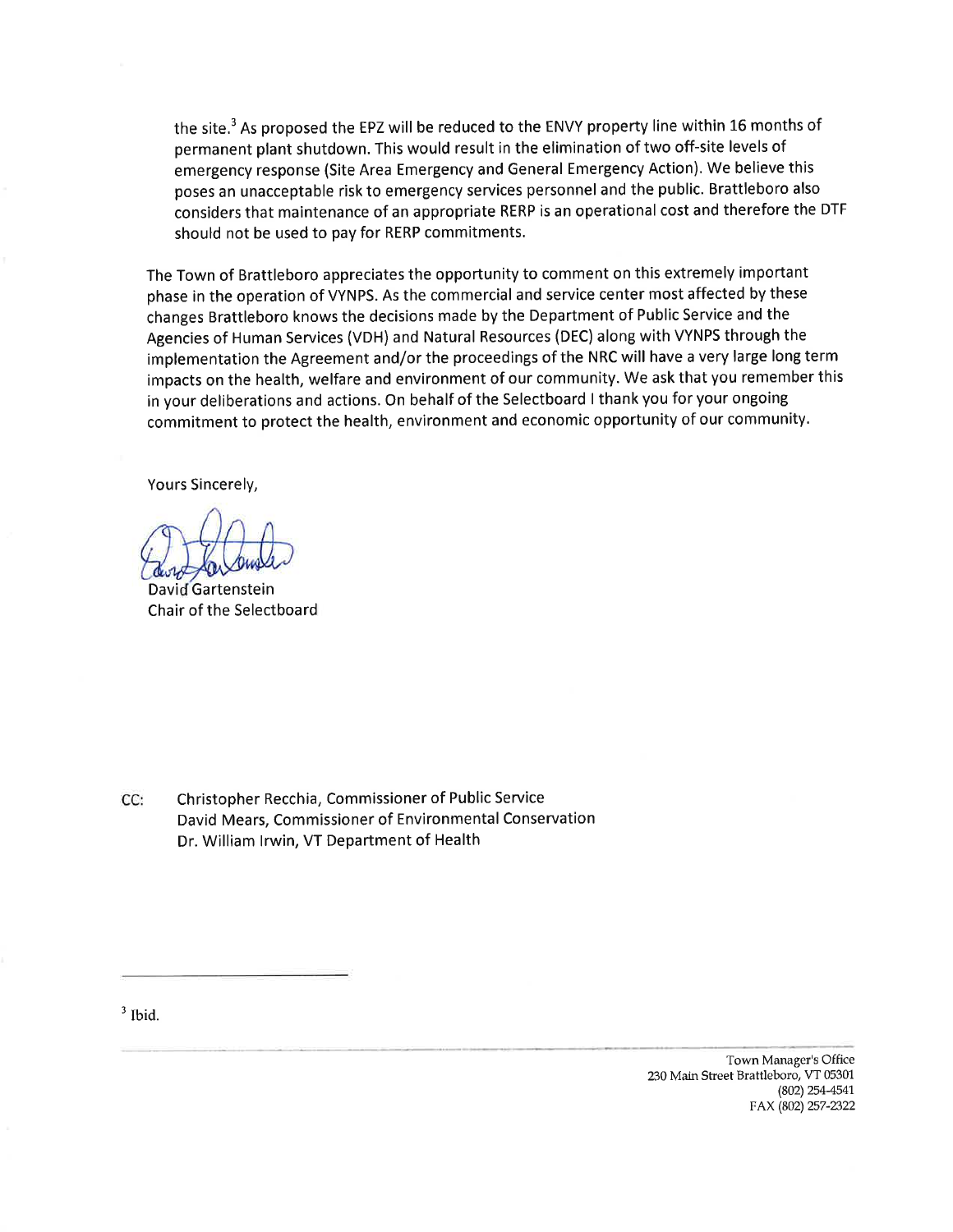To: Anthony Leshinskie [\(anthony.leshinskie@state.vt.us\)](mailto:anthony.leshinskie@state.vt.us) From: Tom Buchanan [\(emailtombuchanan@gmail.com\)](mailto:emailtombuchanan@gmail.com) Date: November 26, 2014 Re: PSDAR/SAS Comments

I am offering personal comments for consideration by the Department of Public Service regarding the Vermont Yankee Site Assessment Study (SAS) and Post Shutdown Decommissioning Activities Report (PSDR).

From 2005 through September 2014 I was a commissioner on the Windham Regional Commission (WRC) representing the town of Londonderry, Vermont. I served as chair of WRC Energy Committee and Vermont Yankee Study Committee, and in that capacity worked closely with Jim Matteau and Chris Campany. I was directly involved in developing WRC's Vermont Yankee related advocacy and structuring arguments before the Vermont Public Service Board (PSB) through dockets 7440, 7600, and 7862, and formulating WRC's comments filed in docket 8300. I no longer serve as a regional planning commissioner, and thus offer these comments as a knowledgeable citizen.

I did not begin my review of the SAS and PSDAR until the weekend of November 23, and have given these documents only a short review, but nevertheless I'm disturbed by some of the underlying assumptions and a lack of expected detail. I'm also troubled that Entergy VY has identified a *"maximum"* inclusive cost for radiological decommissioning, spent fuel management, and site restoration of just \$1.242 billion (SAS pages 46-51, section 8.1.1) while using assumptions that exclude many potential costs and contingencies. The TLG estimates should not be accepted by the Department or the NRC as maximum or as bounding.

I hope the State of Vermont will examine these important planning documents in much greater detail. If you need any of the source material I have mentioned in these comments, please let me know.

Here are my initial thoughts:

1) The plan assumes that all spent fuel will be removed from the station beginning in 2026 and concluding by 2052, and that the SAFSTOR Dismantling and Decontamination (D&D) process will take place with no fuel on site. The movement of fuel off site makes the D&D process much easier, and can reduce costs (SAS, pages 24 and 58). The lack of fuel on site was assumed for the TLG SAFSTOR scenario, but not for the three alternative estimates for prompt DECON. Entergy VY should not be permitted to base their costs on the removal of fuel from the site in 2052. In docket 7082 (the first dry fuel storage pad approval by the Vermont PSB) the Department argued that it would be prudent to use a longer planning horizon, PSB then required Entergy VY to amend its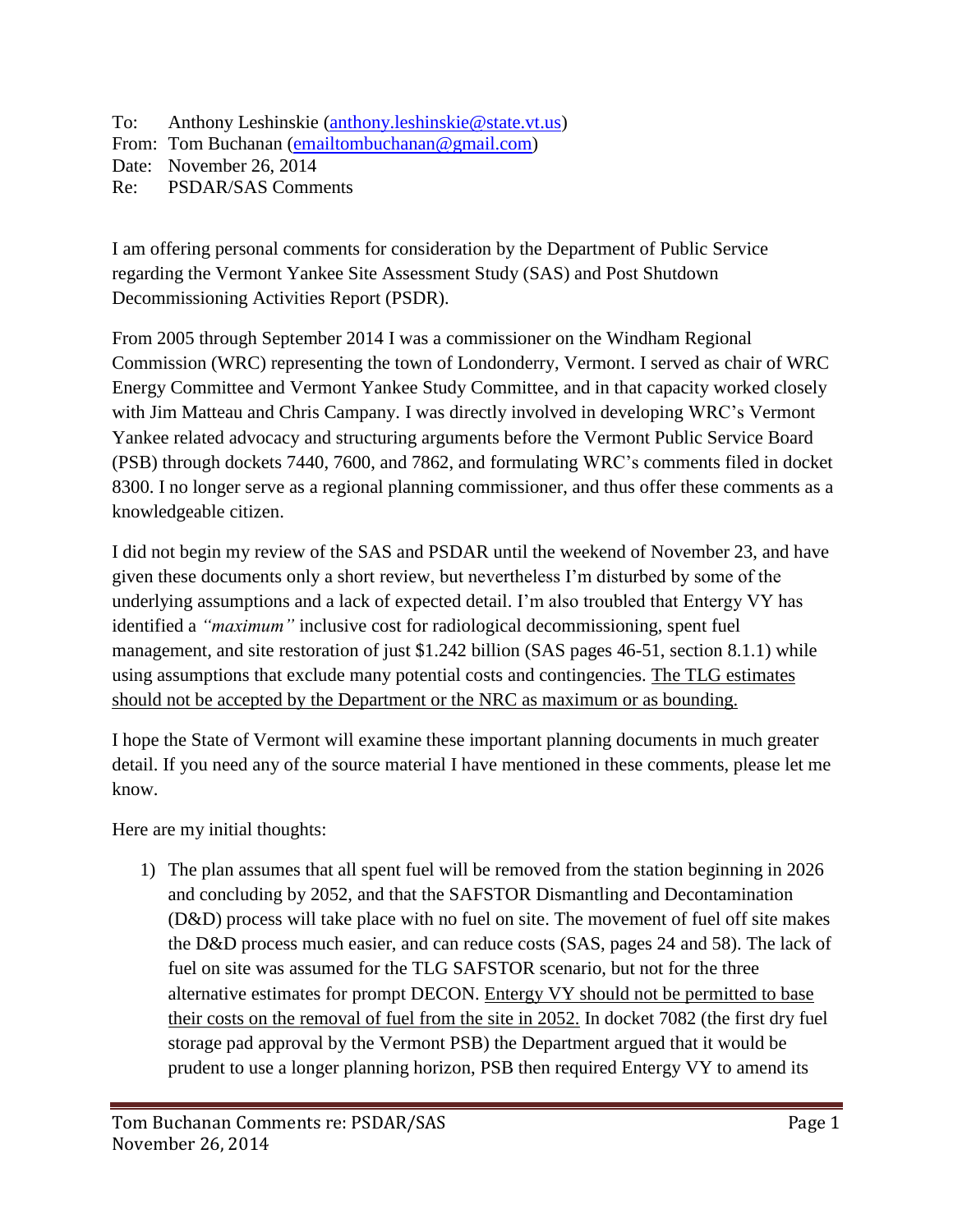Spent Fuel Management Plan (SFMP) with an assumption that fuel would remain on site until at least 2082, and Entergy VY agreed to that condition (docket 7082 Board Order, April 26, 2006, pages 80-81, page 91 condition 10; CPG condition 9). Entergy VY should be required to meet the 2082 fuel removal standard in planning and budgets related to decommissioning that are presented to the NRC. It simply does not make sense to accept a DOE schedule for pick-ups beginning in 2026 when DOE lacks a place to permanently store fuel, and has told Congress it lacks authority to accept fuel for interim storage.

2) As noted above, in docket 7082 PSB required Entergy VY to revise its SFMP to accommodate a longer planning horizon that considers fuel storage on site through 2082, at a minimum. The SFMP dated June 2006 acknowledges this requirement (section 3.4) and the TLG Decommissioning Cost Estimates dated January 2007 and February 2012 include calculations for both DECON and SAFSTOR options with fuel on site until 2082. Entergy VY maintains this approach in section 3.4 of SFMP revision 1 dated November 2008, revision 2 dated March 2011, revision 3 dated March 2013, and revision 4 dated June 2014, but adds language to revision 4 (section 3.2) identifying a new DOE long range plan that assumes DOE will remove all fuel by 2052, and attributes this to *"updated information regarding the DOE's removal schedule."* The SAS identifies the probable source of this assumption as the U.S. Department of Energy's January 2013 *"Strategy for the Management and Disposal of Used Nuclear Fuel and High-Level Radioactive Waste"* (SAS page 24, section 2.3) As of this date it appears the DOE's plan is nothing more than a statement of policy objectives which lacks a siting process, a new organization to execute management of waste, stable funding, and most importantly legal authority from Congress. At best the Plan identifies objectives of establishing a single pilot interim site in 2021, a larger interim site in 2025, and *"demonstrated progress on the siting and characterization of repository sites to facilitate the availability of a geologic repository by 2048"* (DOE Strategy Report, page 2). The Plan does not identify where any of these sites might be located, what fuel or quantities of fuel will be accepted from any specific nuclear sites, nor does the Plan offer a schedule for fuel pick-ups. The guidance provided by DOE is not sufficient to alter the PSB's order in docket 7082 that requires Entergy VY to plan for maintaining fuel on site through at least 2082, and indeed the nebulous nature of the latest DOE Plan supports a conclusion that the federal government will be unable to remove the fuel within any foreseeable timeframe. Therefore, the Department should advise PSB that Entergy VY has inserted new language into the required SFMP dated June 2014 which identifies long range planning that assumes DOE acceptance of all spent fuel by 2052, and uses this as the basis for the latest PSDAR and SAS, which may be inconsistent with the Board Order and CPG in docket 7082.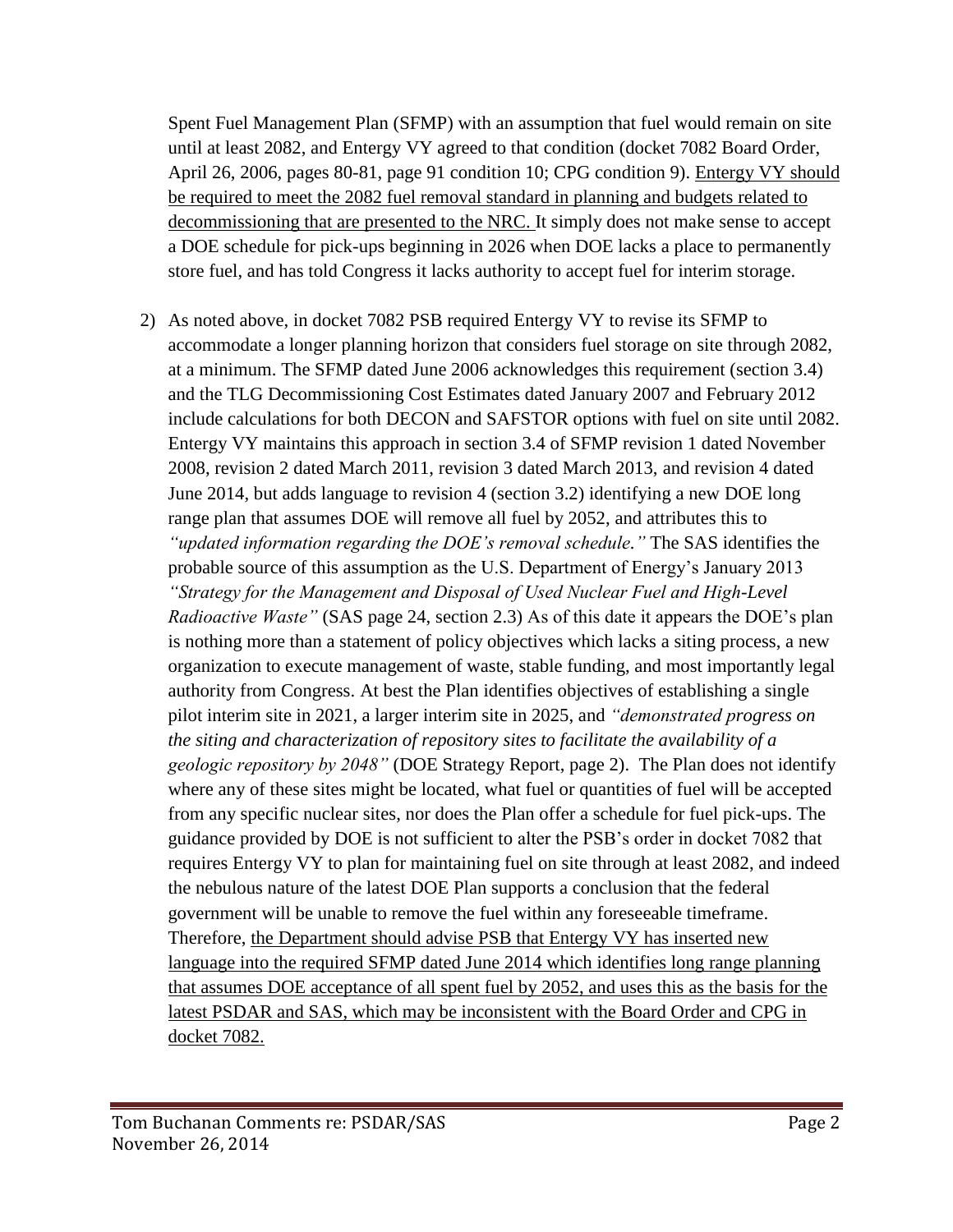- 3) The SAS and PSDAR assume a second dry fuel storage pad (ISFSI) will be constructed, and the SAS makes note that Entergy VY submitted a petition to the Vermont PSB for this ISFSI on June 30, 2014 (SAS page 24). The PSDAR addresses the ISFSI approval process on page 12 and assumes completion of the second ISFSI by 2017. However, on July 25, 2014 and again on October 29, 2014 Entergy VY asked the PSB to delay proceedings on the new ISFSI pending additional engineering studies. This appears to be a tactical effort to sequence NRC approvals first, and to do so based on an incomplete PSB petition. While it's likely a new ISFSI will eventually be approved, Entergy VY should not base its plans and budgets on the existence of an ISFSI for which it has not even submitted an actionable petition.
	- a. There is an additional concern related to the pending petition for a new ISFSI. When Entergy VY sought authorization for the first ISFSI in docket 7082 it made clear that if fuel hadn't been removed by DOE at the time of shutdown, a single larger ISFSI would be required, and that it would be a consolidated new pad positioned outside the protected area and far removed from the power block area because that distance would be necessary to support decommissioning activity. Now however, Entergy VY is attempting to secure approval for a second ISFSI next to the existing pad, which could inhibit decommissioning. The Department should carefully review the plan for the second ISFSI and determine what affect it might have on decommissioning and if a better option exists. Please see WRC's general comments and the review of the historical record as listed in the docket 8300 WRC comment letter filed on August 13, 2014, and make note of the references in footnote 23 on page 7.
	- b. There does not appear to be a standard or even a commitment for site restoration of the ISFSI(s) following the removal of spent fuel. The docket 7862 Settlement Agreement assumed spent fuel would still be on site at the conclusion of plant decommissioning and site restoration, and thus excluded site restoration of the existing ISFSI from current requirements (paragraph 8). The Department should assure that Entergy VY fully restores the site of the existing ISFSI and the site of any future ISFSI approved by the PSB.
- 4) In docket 7862 Entergy VY agreed not to use a disposal option known as *"rubblization,"* which the settlement agreement defines as *"demolition of an above-grade decontaminated concrete structure into rubble that is buried on site"* (paragraph 8). I recall that a Department witness in docket 7862 suggested Entergy VY may have based its budgets on trucking some of the least contaminated concrete rubble and soil from the site for disposal as fill within the tri-state region. The new plan may be taking a similar approach. The Department should ensure that Entergy VY isn't planning to dispose of rubble that it has agreed not to bury on-site, as fill throughout Vermont, Massachusetts, and New Hampshire, and should make sure the budget does not include this option. The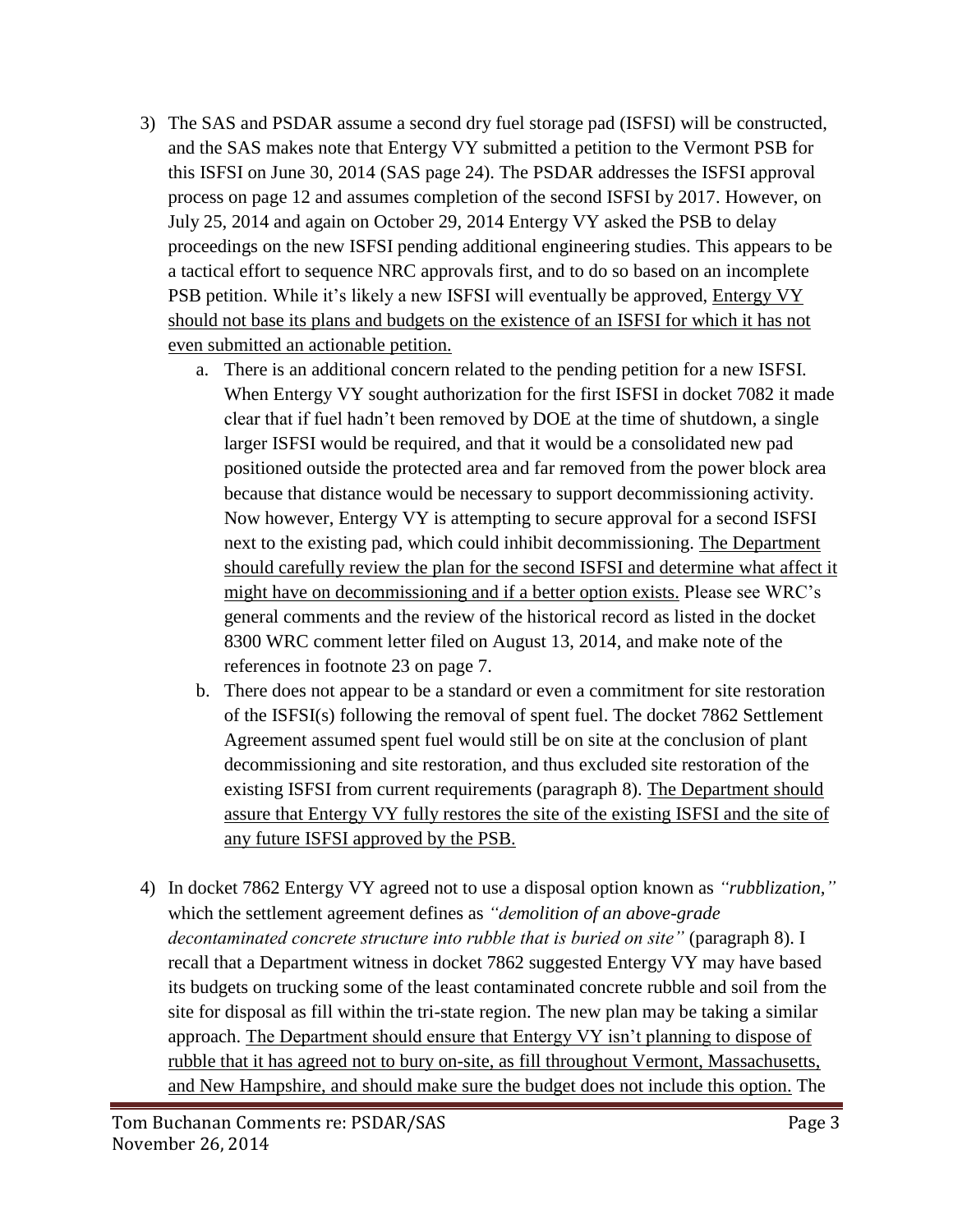public should be comfortable that the material Entergy VY can't bury on site won't be used as fill in local communities. Further, Vermont is bound by the Texas Compact which requires that all applicable radiological waste be shipped to the Texas facility for burial. The plan submitted by Entergy VY recognizes that other licensees have used lower grade disposal options (SAS, page 44), and may assume some of Vermont's low grade material can be disposed of outside of the Texas Compact at less cost. Entergy VY should not be permitted to budget on the disposal of waste outside of the Texas Compact unless it first obtains a waiver to do so.

- 5) The PSDAR states that radioactive decay during the SAFSTOR period *"will significantly reduce the quantity of contamination and radioactivity that must be disposed of during decontamination and dismantlement"* (page 16). Likewise, the SAS lists a positive attribute of SAFSTOR as *"a potential reduction in the amount of waste disposal space required"* (page 42). The SAS also discusses the analysis of the Pacific National Laboratory which provides a generic range of radioactive waste volumes for the SAFSTOR method, and notes that SAFSTOR waste volumes may be similar to the DECON method (SAS page 44).The PSDAR states that *"it is assumed that radioactive contamination on structures, systems, and component surfaces will not have decayed to levels that will permit unrestricted release*" (page 13). Entergy VY reported one of the biggest differences in vendor projected costs provided in the SAS (page 50-53) was based on the volume of waste each expected to dispose of at licensed radiological disposal facilities (see page 51, bullet 2). Prior Decommissioning Cost Analyses (DCA) prepared by TLG Services show similar waste volumes with DECON and SAFSTOR, but generally slightly higher volumes for the SAFSTOR option. WRC provided a review of DCA language and waste volumes in its docket 7862 Reply Brief dated October 25, 2013, beginning on page 21. The WRC brief quoted as follows from pages 15-16 of the 2001 TLG DCA; *"Given the levels of radioactivity and spectrum of radionuclides expected from thirty to forty years of plant operation, no plant process system identified as being contaminated upon final shutdown will become releasable due to the decay period alone, i.e., there is no significant reduction in waste volume in delaying decommissioning. In fact, SAFSTOR estimates can show a slight increase in the total projected waste volume, due primarily to initial preparation activities for placing the unit in safe-storage, as well as from follow-up housekeeping tasks over the caretaking period for the station.*" Given the uncertainty regarding projected waste reductions, **Entergy VY** should not budget based on wishful thinking that waste volumes will be reduced over time through SAFSTOR, but should instead assure budgets and financing will allow for disposal of the maximum amount of potential radiological waste.
- 6) Entergy VY maintains a comingled Decommissioning Trust Fund and a separate Site Restoration Fund. Entergy VY expects to recover significant damages from the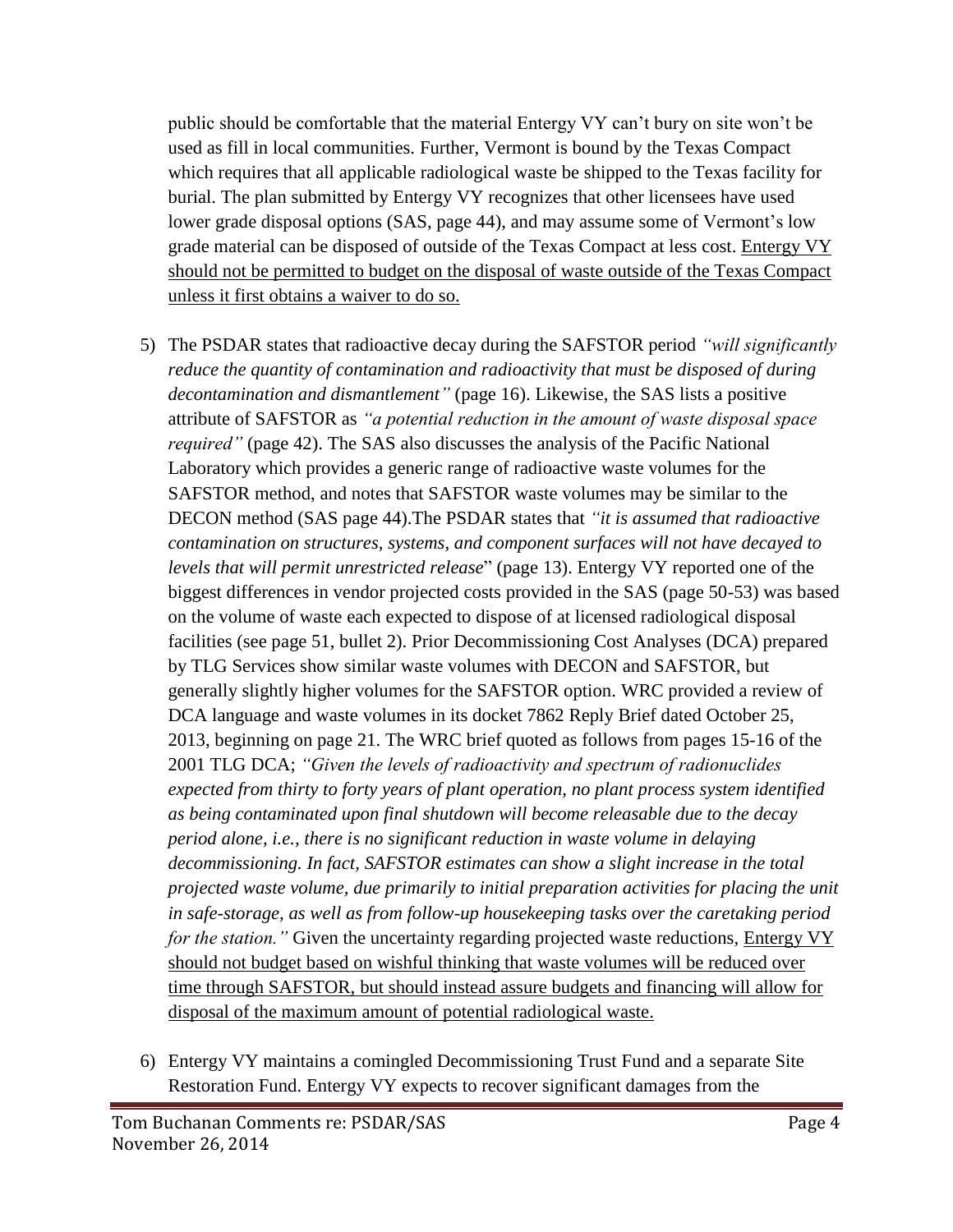Department of Energy (DOE) for spent fuel management expenses, and expects to use the anticipation of recovering these funds to meet its NRC requirement to fund decommissioning and future spent fuel management costs. In docket 7862 Entergy VY acknowledged that at least some of the excess Decommissioning Trust Funds remaining at the conclusion of radiological decommissioning would likely be used to fund site restoration. The Settlement Agreement also allows for DOE recoveries to be placed in a comingled NDT, or a separate fund *"dedicated to meeting the liabilities of EVY, including decommissioning, SNF management, and site restoration"* (paragraph 11). Entergy VY makes note of the potential use of these recovered funds for site restoration in the SAS on page 57. While the Settlement Agreement established a separate and exclusive site restoration fund, it does not appear to have completely cleaved site restoration expenses from the use of the existing comingled trust fund. And, many expenses can reasonably be categorized as either site restoration or nuclear decommissioning, which makes segregated funding less efficient, less certain, and less secure. The Department should advocate that the NRC not allow any DOE recoveries to be used to reduce required decommissioning funding unless and until all site restoration costs have been fully funded, and should require that DOE recoveries be placed in a separate fund as described in the Settlement Agreement.

- 7) Entergy VY has not provided sufficient information to determine site restoration standards. The SAS was designed to form the basis for defining site restoration standards, and the parties to docket 7862 anticipated the Board would hold hearings, probably in 2015, to determine the standards that will apply (docket 7862, Board Order, page 88). When Entergy VY purchased the VY Station it agreed to *"removal of all structures"* but has since argued that this very clear standard requires only the removal of noncontaminated structures that are visible above the surface to an arbitrary depth of three feet below the surface (radiologically contaminated structures will be removed regardless of depth based on NRC requirements). The difference is significant. In dockets 7440 and 7862 Entergy VY identified multiple foundations that extend forty to fifty feet below the surface, and a vast network of pipes and deep tunnels that are big enough for a man to walk through. Witnesses in docket 7862 estimated the cost of removing all structures as Entergy VY agreed to do in docket 6545 at \$100 million. Entergy VY does not appear to have included any of these costs or a related contingency to accommodate a negotiated alternative within its projected budget.
	- a. The NRC requires a radiological release standard of 25 mrem (plus ALARA), but other sites, including as Maine Yankee have been cleaned to a tighter standard such as 10mrem. The Department has advocated for a tighter standard, but the SAS provides no basis for determining the cost or complexity of meeting a tighter standard.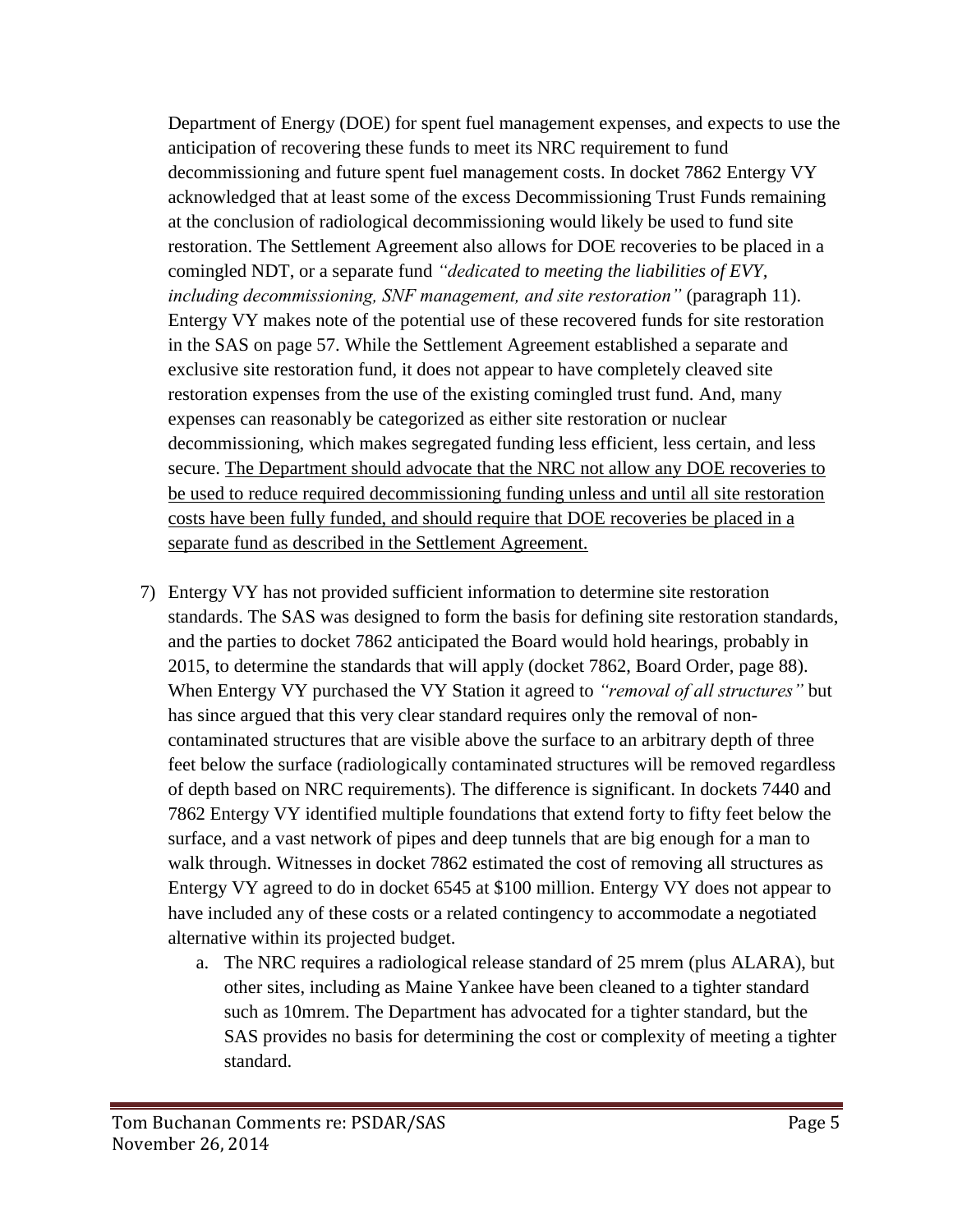- b. In docket 7862 Entergy VY estimated the cost of site restoration as \$47 million, to include only the NRC standard of 25 mrem and removal of (non-contaminated) structures to just three feet. Witnesses for the Department testified the TLG estimates were too low and then calculated the cost for the same scope of work as between \$94 million and \$126 million, a difference of as much as \$80 million (docket 7862 WRC Initial Brief, page 53, findings 126-131).
- c. The SAS and PSDAR estimate site restoration cost as \$57 million, assuming a 25 mrem standard and removal of structures to just three feet. This estimate appears to have also been used in the SAS to *"normalize"* the inclusive estimates provided by alternative vendors (SAS page 53). The actual cost of site restoration cannot be known at this point because in spite of extraordinary efforts by the Department and other parties in dockets 7440 and 7862, Entergy VY still hasn't provided sufficient information, or even an accurate inventory of subsurface structures. Thus, for the purposes of budgeting, Entergy VY should be required to plan for the removal of all structures and a radiological standard of 10 mrem, and all site restoration and inclusive estimates should be increased by a contingency of at least \$100 million. The Department should make the NRC aware of these costs and should oppose using any decommissioning funds for spent fuel management until all site restoration costs have been covered.
- 8) The TLG total cost estimate of \$1.242 billion for radiological decommissioning, spent fuel management and site restoration (SAS page 53, PSDAR page 9) makes no sense in the context of competing estimates for prompt decommissioning provided in the SAS. In past Decommissioning Cost Analyses TLG has consistently shown that the total inclusive cost for SAFSTOR is higher than DECON for similar scenario pairings, yet the TLG estimate for SAFSTOR provided in the SAS is significantly below the DECON costs estimated by the other three vendors. Part of this variation may be due to the assumption that spent fuel has been removed in the SAFSTOR scenario but not the DECON scenario, although the discrepancy is large, and is more likely due to TLG's inadequate estimating practices. TLG and Entergy VY have consistently offered estimates that are unrealistic, beginning with a claim when they bought the VY Station that the fund would likely be sufficient for prompt decommissioning by 2012, and a commitment that if the Station operated until 2012 *"in the worst case, ENVY would start decommissioning activities in 2022 and finish in 2031"* (WRC docket 7862 Initial Brief, page 45, findings 89-90). With every new TLG report the projected date of decommissioning and site restoration moves further out. The Department should reject the latest TLG estimates as deeply flawed, and should oppose using any TLG estimates in the SAS and PSDAR.
- 9) The size of the VY site needs to be clarified. In docket 7440 Entergy VY identified the site as 125 acres. In docket 7862 Entergy VY identified the site as *"approximately 148*